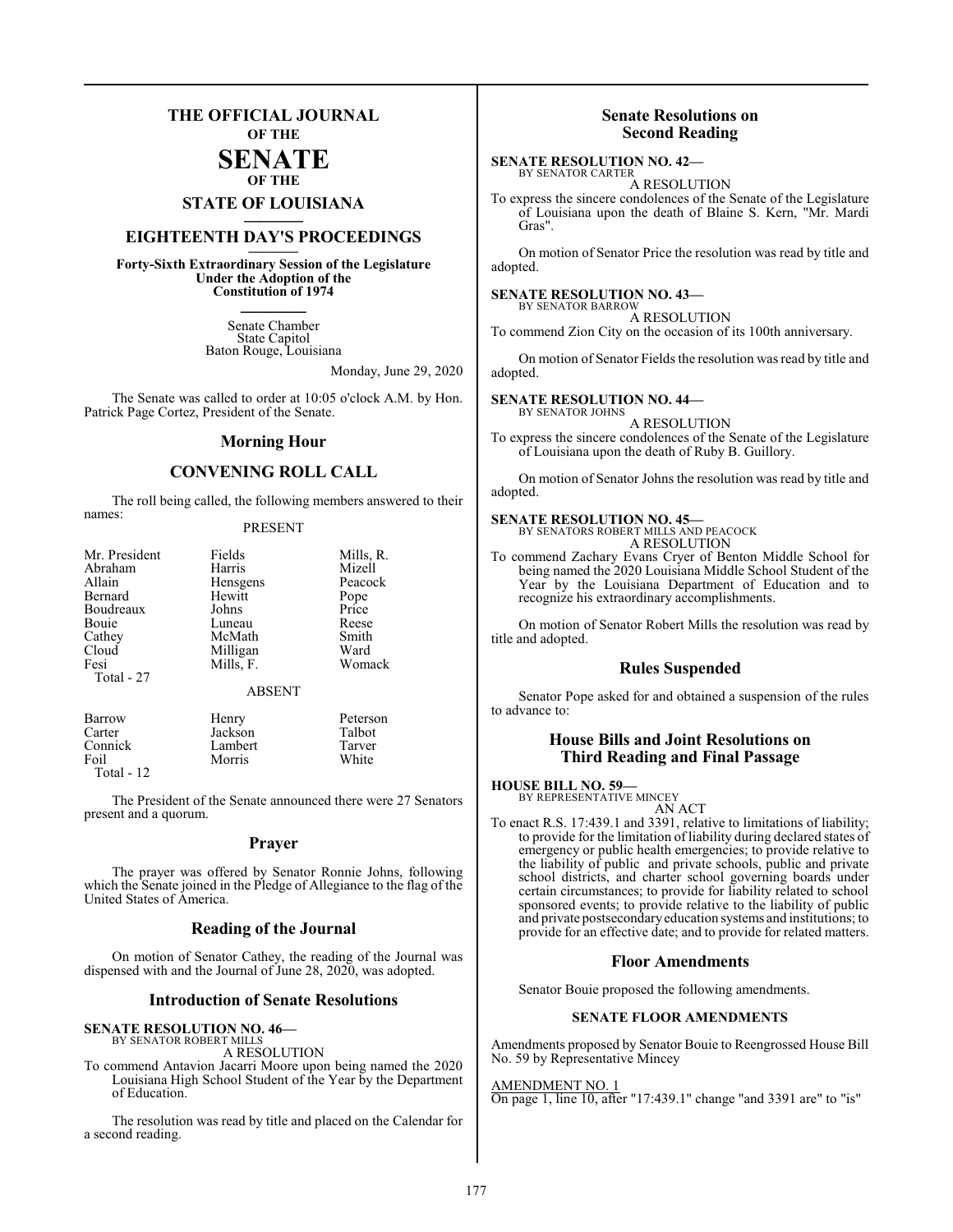## **Page 2 SENATE 18th DAY'S PROCEEDINGS**

June 29, 2020

AMENDMENT NO. 2

On page 2, delete line 21, and insert the following: Section 2. R.S. 17:3391 is hereby enacted to read as follows:"

#### AMENDMENT NO. 3

On page 3, between lines 24 and 25, insert the following:

"Section 3. Not later than July 15, 2020, the State Board of Elementary and Secondary Education shall adopt emergency rules to provide minimum standards, policies, and regulations to govern the reopening of schools for the 2020-2021 school year to ensure that students, faculty, staff, and others on school property are protected to the extent possible and practical from COVID-19. Prior to the beginning of the 2020-2021 school year, each public school governing authority shall adopt policies, rules, and regulations in accordance with the rules and regulations adopted by the State Board of Elementary and Secondary Education.

Section 4. Section 1 of this Act shall become effective on the date the emergency rules adopted by the State Board of Elementary and Secondary Education as required in Section 3 of this Act become effective.

Section 5. The Board of Supervisors of Louisiana State University and Agricultural and Mechanical College, the Board of Supervisors of Southern University and Agricultural and Mechanical College, the Board of Supervisors for the University of Louisiana System, and the Board of Supervisors of Community and Technical Colleges shall adopt policies to provide minimumstandards, policies, and regulations to govern the reopening ofschools for the 2020-2021 school year to ensure that students, faculty, staff, and others on school property are protected to the extent practical and possible from COVID-19.

Section 6. Section 2 of this Act shall become effective for the institutions under the control and management of each public postsecondary education management board on the date the policies required in Section 5 of this Act are adopted by their respective management board."

AMENDMENT NO. 4

On page 3, line 25, change "Section 2" to "Section 7"

On motion of Senator Bouie, the amendments were adopted.

#### **Floor Amendments**

Senator Fields proposed the following amendments.

#### **SENATE FLOOR AMENDMENTS**

Amendments proposed by Senator Fields to Reengrossed House Bill No. 59 by Representative Mincey

#### AMENDMENT NO. 1

Delete Senate Floor Amendments (#566) proposed by Senator Bouie and adopted by the Senate on June 29, 2020.

#### AMENDMENT NO. 2

On page 1, line 10, after "17:439.1" change "and 3391 are" to "is"

### AMENDMENT NO. 3

On page 2, delete line 21, and insert the following:

"Section 2. R.S. 17:3391 is hereby enacted to read as follows:"

#### AMENDMENT NO. 4

On page 3, between lines 24 and 25, insert the following:

"Section 3. Not later than July 15, 2020, the State Board of Elementary and Secondary Education shall adopt emergency rules that conform to the Centers for Disease Control and Prevention guidelines to provide minimum standards, policies, and regulations to govern the reopening of schools for the 2020-2021 school year to ensure that students, faculty, staff, and others on school property are protected to the extent possible and practical from COVID-19. Prior to the beginning of the 2020-2021 school year, each public school governing authority shall adopt policies, rules, and regulations in

accordance with the rules and regulations adopted by the State Board of Elementary and Secondary Education.

Section 4. Section 1 of this Act shall become effective on the date the emergency rules adopted by the State Board of Elementary and Secondary Education as required in Section 3 ofthis Act become effective.

Section 5. The Board of Supervisors of Louisiana State University and Agricultural and Mechanical College, the Board of Supervisors of Southern University and Agricultural and Mechanical College, the Board of Supervisors for the University of Louisiana System, and the Board of Supervisors of Community and Technical Colleges shall adopt policies that conform to the Centers for Disease Control and Prevention guidelines to provide minimum standards, policies, and regulations to govern the reopening of schools for the 2020-2021 school year to ensure that students, faculty, staff, and others on school property are protected to the extent practical and possible from COVID-19.

Section 6. Section 2 of this Act shall become effective for the institutions under the control and management of each public postsecondary education management board on the date the policies required in Section 5 of this Act are adopted by their respective management board."

#### AMENDMENT NO. 5

On page 3, line 25, change "Section 2" to "Section 7"

On motion of Senator Fields, the amendments were adopted.

The bill was read by title. Senator Pope moved the final passage of the amended bill.

#### **ROLL CALL**

The roll was called with the following result:

#### YEAS

| Mr. President<br>Abraham<br>Allain<br>Bernard<br>Boudreaux<br>Bouie | Harris<br>Henry<br>Hensgens<br>Hewitt<br>Johns<br>Lambert<br>McMath | Morris<br>Peacock<br>Pope<br>Price<br>Reese<br>Smith<br>Talbot |
|---------------------------------------------------------------------|---------------------------------------------------------------------|----------------------------------------------------------------|
| Cathey<br>Cloud<br>Connick<br>Fesi<br>Fields<br>Total - 33          | Milligan<br>Mills, F.<br>Mills, R.<br>Mizell<br><b>NAYS</b>         | Tarver<br>Ward<br>White<br>Womack                              |
| Barrow<br>Total - 2                                                 | Peterson<br><b>ABSENT</b>                                           |                                                                |
| Carter<br>Foil<br>Total - 4                                         | Jackson<br>Luneau                                                   |                                                                |

The Chair declared the amended bill was passed and ordered it returned to the House. Senator Pope moved to reconsider the vote by which the bill was passed and laid the motion on the table.

#### **HOUSE BILL NO. 66—**

BY REPRESENTATIVE NELSON AN ACT

To amend and reenact the heading of Section 1 of Chapter 4 of Title XXIV of Book III of the Civil Code, the heading of Section 1-A of Chapter 4 of Title XXIV of Book III of the Civil Code, and Civil Code Article 3493.10, Code of Civil Procedure Articles 1732(1) and 1761(A), Code of Evidence Article 411, and R.S. 22:1454(A), to enact Civil Code Article 2323(D) and Section 1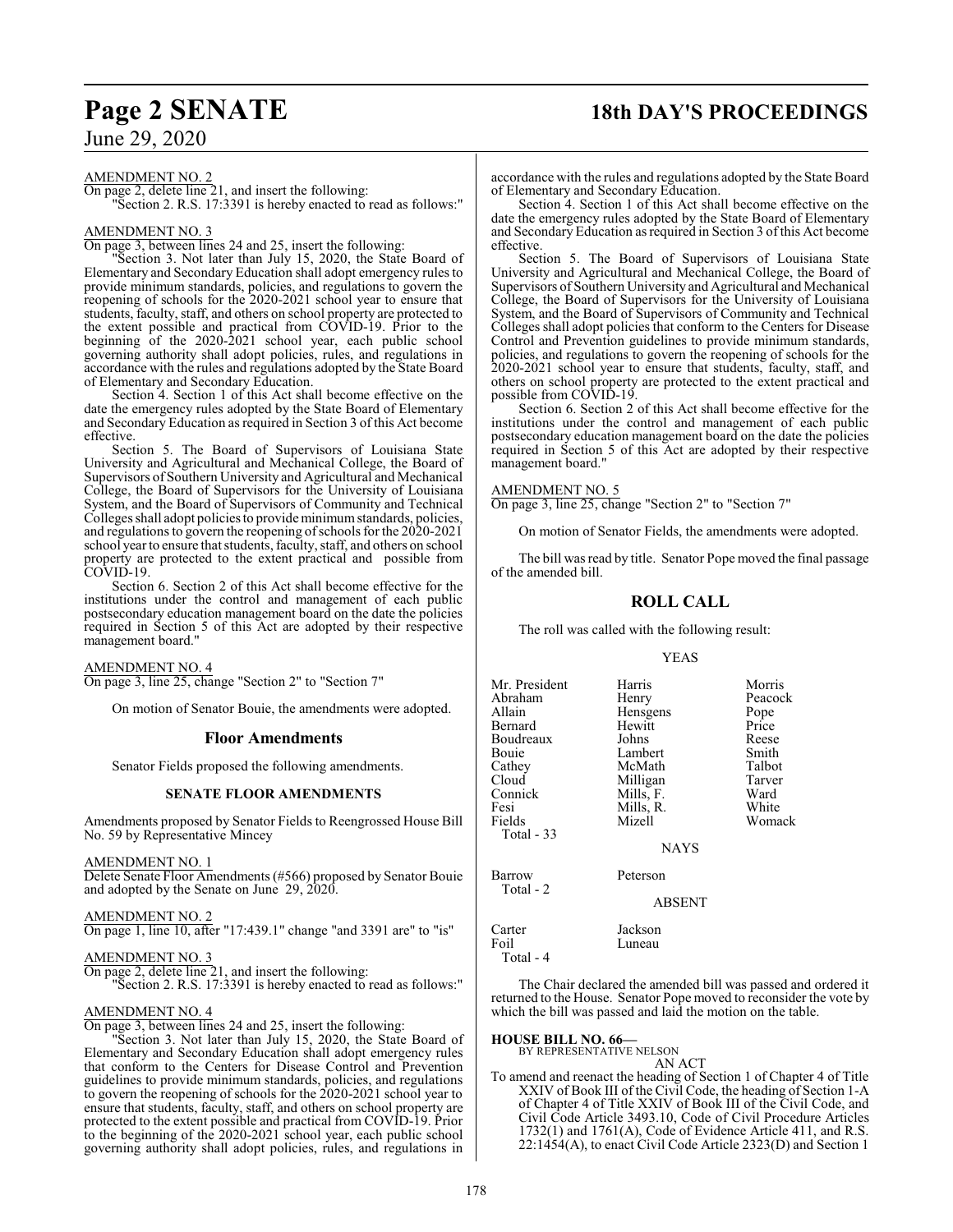## **18th DAY'S PROCEEDINGS Page 3 SENATE**

of Chapter 4 of Title XXIV of Book III of the Civil Code, to be comprised of Civil Code Articles 3492 through 3493, Code of Civil Procedure Article 1733(D), R.S. 9:2800.27, and R.S. 22:1269(B)(3) and (4), and to repeal Civil Code Article 2323(D) and Section 1 of Chapter 4 of Title XXIV of Book III of the Civil Code, Code of Civil Procedure Article 1733(D), R.S. 9:2800.27, and R.S. 22:1269(B)(3) and (4), relative to civil actions; to provide for comparative fault and the recovery of damages; to extend the prescriptive period for delictual actions; to provide relative to jury trials; to provide relative to the jury trial threshold; to provide for a six-person jury by default; to allow a party to request a twelve-person jury; to provide relative to the right of direct action against an insurer; to provide relative to certain insurance rating standards and methods; to provide for the admissibility of evidence of liability insurance; to prohibit the jury from receiving evidence of the insurance contract in certain circumstances; to provide for recoverable medical expenses; to provide for expenses paid by a collateral source; to provide for effectiveness; and to provide for related matters.

#### **Floor Amendments**

Senator Peacock proposed the following amendments.

#### **SENATE FLOOR AMENDMENTS**

Amendments proposed by Senator Peacock to Engrossed House Bill No. 66 by Representative Nelson

#### AMENDMENT NO. 1

In Senate Committee Amendment No. 1 proposed by the Senate Committee on Judiciary A and adopted by the Senate on June 28, 2020, on page 1, line 4, change "4871(1)" to "4873(1)"

#### AMENDMENT NO. 2

In Senate Committee Amendment No. 2 proposed by the Senate Committee on Judiciary A and adopted by the Senate on June 28, 2020, on page 1, line 10, change "4871(1)" to "4873(1)"

#### AMENDMENT NO. 3

In Senate Committee Amendment No. 12 proposed by the Senate Committee on Judiciary A and adopted by the Senate on June 28, 2020, on page 3, line 25, change "25" to "24"

AMENDMENT NO. 4 On page 9, line 4, change "Subsections A and B" to "Subsection A"

On motion of Senator Peacock, the amendments were adopted.

#### **Floor Amendments**

Senator McMath proposed the following amendments.

#### **SENATE FLOOR AMENDMENTS**

Amendments proposed by Senator McMath to Engrossed House Bill No. 66 by Representative Nelson

#### AMENDMENT NO. 1

On page 8, delete lines 25 through 27, and insert the following: "insurance shall report to the legislature the percentage of change in the current statewide average private passenger automobile written premium for minimum limits compared to such average on January 1, 2020."

On motion of Senator McMath, the amendments were adopted.

The bill was read by title. Senator McMath moved the final passage of the amended bill.

# June 29, 2020

### **ROLL CALL**

The roll was called with the following result:

#### YEAS

| Mr. President      | Harris      | Morris   |
|--------------------|-------------|----------|
| Abraham            | Henry       | Peacock  |
| Allain             | Hensgens    | Peterson |
| Barrow             | Hewitt      | Pope     |
| Bernard            | Jackson     | Price    |
| Boudreaux          | Johns       | Reese    |
| Cathey             | Lambert     | Talbot   |
| Cloud              | McMath      | Tarver   |
| Connick            | Milligan    | Ward     |
| Fesi               | Mills, F.   | White    |
| Fields             | Mills, R.   | Womack   |
| Foil               | Mizell      |          |
| Total $-35$        |             |          |
|                    | <b>NAYS</b> |          |
| Bouie<br>Total - 3 | Luneau      | Smith    |

ABSENT

Carter Total - 1

The Chair declared the amended bill was passed and ordered it returned to the House. Senator McMath moved to reconsider the vote by which the bill was passed and laid the motion on the table.

### **House Bills and Joint Resolutions on Third Reading and Final Passage, Subject to Call**

#### **Called from the Calendar**

Senator Milligan asked that House Bill No. 19 be called from the Calendar.

#### **HOUSE BILL NO. 19—**

BY REPRESENTATIVE PRESSLY

AN ACT To amend and reenact R.S.  $51:2453(2)(c)(i)$  and to enact R.S. 51:2453(2)(b)(ix), relative to the Quality Jobs Program; to authorize certain businesses to participate in the Quality Jobs Program; to provide for effectiveness; and to provide for related matters.

#### **Floor Amendments**

Senator Jackson proposed the following amendments.

#### **SENATE FLOOR AMENDMENTS**

Amendments proposed by Senator Jackson to Engrossed House Bill No. 19 by Representative Pressly

#### AMENDMENT NO. 1

On page 2, after line 17, insert the following:

Section 3. In the event that there is a reduction in available revenue for Fiscal Year 2020-2021, as determined by the Revenue Estimating Conference, no new advance notifications may be filed."

Senator Jackson moved the adoption of the amendments.

Senator Milligan objected.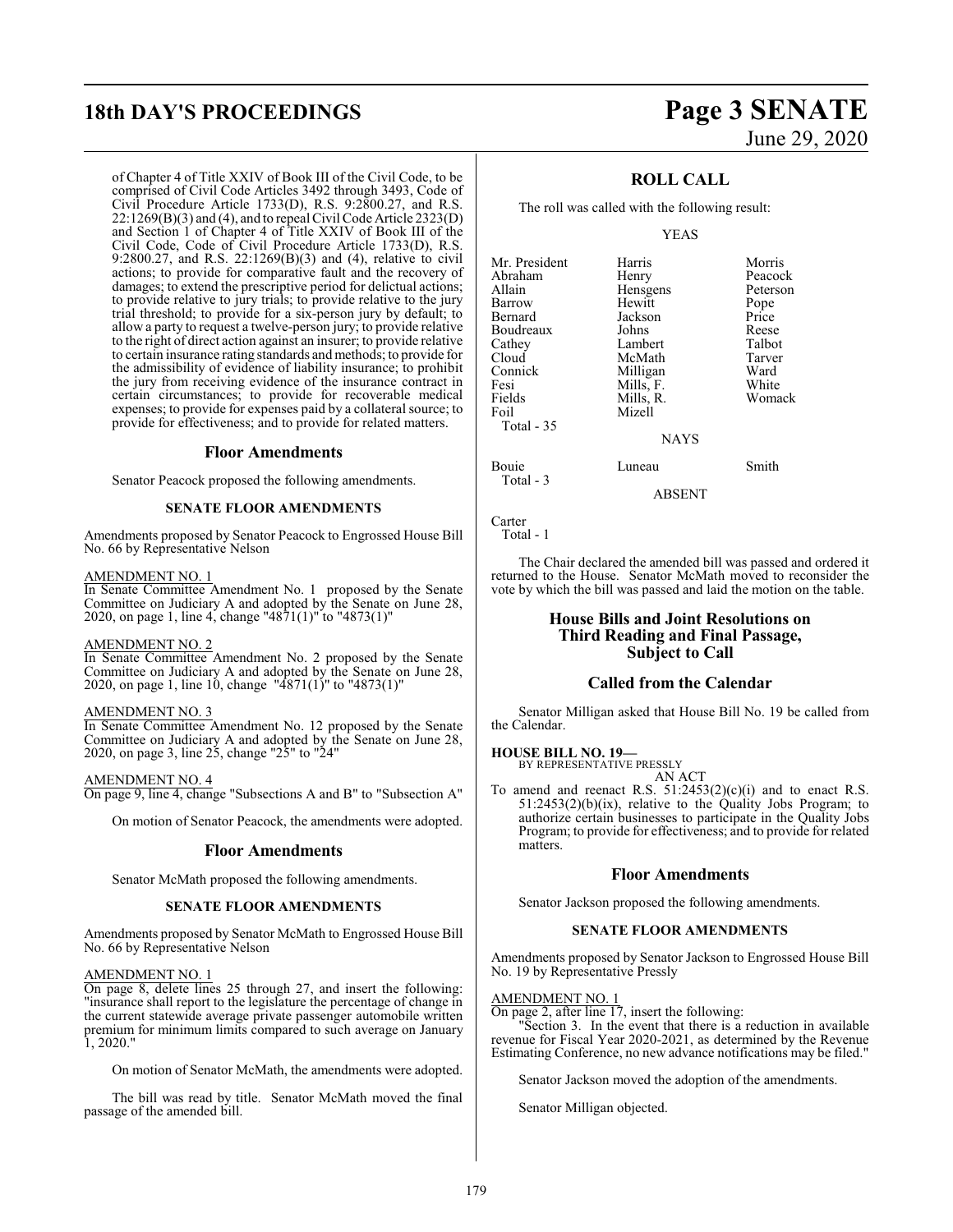### **ROLL CALL**

The roll was called with the following result:

#### YEAS

| Barrow<br>Boudreaux<br>Bouie<br>Connick<br>Fields<br>Total - 15                                | Harris<br>Jackson<br>Luneau<br>Mills, F.<br>Mizell<br>NAYS                                    | Peterson<br>Pope<br>Price<br>Smith<br>Ward              |
|------------------------------------------------------------------------------------------------|-----------------------------------------------------------------------------------------------|---------------------------------------------------------|
| Mr. President<br>Abraham<br>Allain<br>Bernard<br>Cathey<br>Cloud<br>Fesi<br>Foil<br>Total - 22 | Hensgens<br>Hewitt<br>Johns<br>Lambert<br>McMath<br>Milligan<br>Mills, R.<br>Morris<br>ABSENT | Peacock<br>Reese<br>Talbot<br>Tarver<br>White<br>Womack |
| Carter<br>Total - 2                                                                            | Henry                                                                                         |                                                         |

The Chair declared the amendments were rejected.

#### **Floor Amendments**

Senator Morris proposed the following amendments.

#### **SENATE FLOOR AMENDMENTS**

Amendments proposed by Senator Morris to Engrossed House Bill No. 19 by Representative Pressly

#### AMENDMENT NO. 1 On page 1, line 17, before "retail" insert "COVID-19-impacted"

AMENDMENT NO. 2 On page 1, line 18, before "retail" insert "COVID-19-impacted"

AMENDMENT NO. 3 On page 1, line 20, before "retail" insert "COVID-19-impacted"

#### AMENDMENT NO. 4

On page 2, at the end of line 2, insert the following:

"For purposes of this Section, "COVID-19-impacted retail business" means a for-profit corporation, a limited liability company, a partnership, or a sole proprietorship that had a physical and active operation in Louisiana on March 13, 2020, and ceased operations due to either one ofthe governor's public health emergency proclamations or a mayor's proclamation or executive order related to the public health emergency, or a decrease in customer activity or the inability to retain sufficient staff due to the COVID-19 public health emergency."

#### AMENDMENT NO. 5

On page 2, line 7, before "retail" insert "COVID-19-impacted"

#### AMENDMENT NO. 6

On page 2, line 11, before "retail" insert "COVID-19-impacted"

On motion of Senator Morris, the amendments were adopted.

The bill was read by title. Senator Milligan moved the final passage of the amended bill.

## **Page 4 SENATE 18th DAY'S PROCEEDINGS**

### **ROLL CALL**

The roll was called with the following result:

#### YEAS

Mr. President Hensgens Pope<br>Abraham Hewitt Reese Abraham Hewit<br>Allain Johns Allain Johns Smith Bernard McMath Talbot<br>Boudreaux Milligan Tarver Boudreaux Milligan Tarve<br>Cathey Mills, F. Ward Cathey Mills, F. Ward<br>Cloud Mills, R. White Cloud Mills, R.<br>Fesi Mizell Foil Morris<br>Harris Peacoc Total - 28 Barrow Fields Luneau<br>
Bouie – Jackson Peterson Connick Total - 9

Total - 2

**NAYS** 

Peacock

Jackson Peterson<br>Lambert Price

Womack

ABSENT

Carter Henry

The Chair declared the amended bill was passed and ordered it returned to the House. Senator Milligan moved to reconsider the vote by which the bill was passed and laid the motion on the table.

### **Message from the House**

#### **PASSED SENATE BILLS AND JOINT RESOLUTIONS**

#### June 29, 2020

To the Honorable President and Members of the Senate:

I am directed to inform your honorable body that the House of Representatives has finally passed the following Senate Bills and Joint Resolutions:

**SENATE BILL NO. 27—** BY SENATORS WHITE AND MCMATH AN ACT

To amend and reenact Part II of Chapter 2 of Title 24 of the Louisiana Revised Statutes of 1950, comprised of R.S. 24:101 through 109, relative to state government; to create the Streamlining Government Commission; to provide for the membership, powers, duties, and functions of the commission; to provide for recommendations of the commission; to provide procedures and deadlines for reporting; and to provide for related matters.

Reported with amendments.

#### **SENATE BILL NO. 24—**

BY SENATORS HARRIS,BARROW, BOUDREAUX, FESI, HENRY,JOHNS AND WOMACK AND REPRESENTATIVES ADAMS, BRYANT, GARY<br>CARTER, WILFORD CARTER, CORMIER, DUPLESSIS, FREEMAN,<br>GREEN, HUGHES, JAMES, TRAVIS JOHNSON, JONES, JORDAN,<br>LACOMBE, LARVADAIN, LYONS, MARCELLE, DUSTIN MILLER,<br>NEWELL, PIERR AND WRIGHT

AN ACT

To amend and reenact R.S. 47:6020(D)(2)(a) and (G) and to enact R.S. 47:6020(H), relative to the Angel Investor Tax Credit; to authorize an enhanced tax credit for certain eligible investments;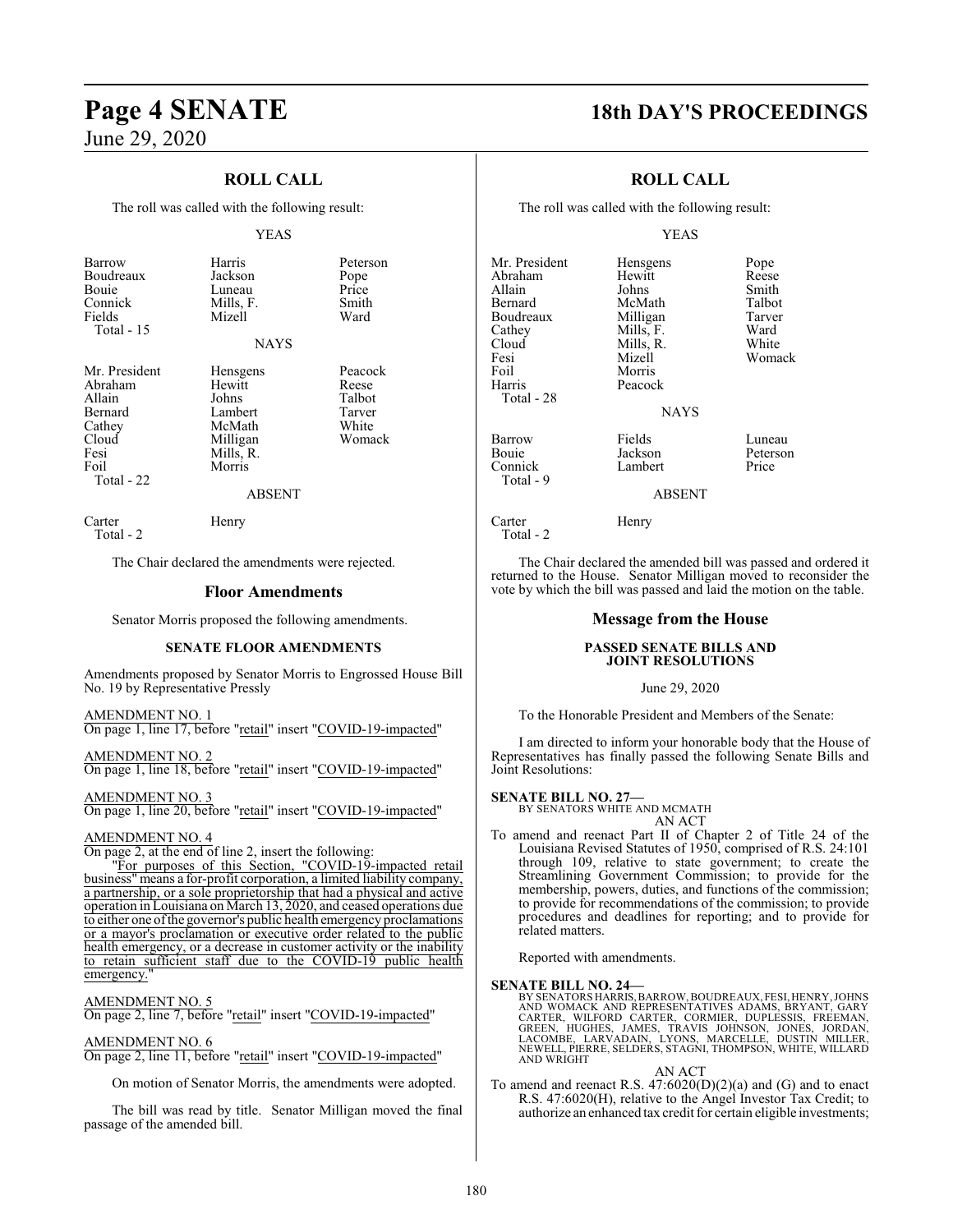## **18th DAY'S PROCEEDINGS Page 5 SENATE**

to provide for certain limitations and eligibility requirements; to extend the termination date of the program; to provide for an effective date; and to provide for related matters.

Reported without amendments.

Respectfully submitted, MICHELLE D. FONTENOT Clerk of the House of Representatives

#### **Message from the House**

#### **CONCURRING IN SENATE CONCURRENT RESOLUTIONS**

June 29, 2020

To the Honorable President and Members of the Senate:

I am directed to inform your honorable body that the House of Representatives has finally concurred in the following Senate Concurrent Resolutions:

**SENATE CONCURRENT RESOLUTION NO. 24—**<br>BY SENATORS CATHEY AND MORRIS AND REPRESENTATIVE **DEVILLIER** 

A CONCURRENT RESOLUTION

To express the sincere condolences of the Legislature of Louisiana upon the death of Philip Andrew "Andy" Trahan Jr. and to posthumously commend him for his lung cancer advocacy and mentorship.

Reported without amendments.

## **SENATE CONCURRENT RESOLUTION NO. 11—**<br>BY SENATOR REESE<br>A CONCURRENT RESOLUTION

To urge and request certain state agencies and private businesses in Louisiana to recognize the value that justice-involved persons can bring to the workforce and society and to act with intention to empower, train, and employ such individuals.

Reported with amendments.

#### **SENATE CONCURRENT RESOLUTION NO. 13—**

BY SENATOR CARTER A CONCURRENT RESOLUTION

To urge and request the LouisianaWorkforce Commission to provide literature to the public regarding the requirement of certain employers to provide paid sick time to employees who are unable to work due to the effects of COVID-19.

Reported without amendments.

Respectfully submitted, MICHELLE D. FONTENOT Clerk of the House of Representatives

#### **Message from the House**

#### **DISAGREEMENT TO HOUSE BILL**

June 29, 2020

To the Honorable President and Members of the Senate:

I am directed to inform your honorable body that the House of Representatives has refused to concur in the proposed Senate

# June 29, 2020

Amendment(s) to **House Bill No. 1** by Representative Zeringue, and ask the President to appoint on the part of the Senate a committee to confer with a like committee from the House on the disagreement.

> Respectfully submitted, MICHELLE D. FONTENOT Clerk of the House of Representatives

### **Message from the House**

#### **HOUSE CONFEREES APPOINTED**

June 29, 2020

To the Honorable President and Members of the Senate:

I am directed to inform your honorable body that the Speaker of the House of Representatives has appointed the following members, on the part of the House of Representatives, to confer, with a like committee from the Senate, on the disagreement to **House Bill No. 1** by Representative Zeringue:

Representatives Zeringue, Schexnayder and Dustin Miller.

Respectfully submitted, MICHELLE D. FONTENOT Clerk of the House of Representatives

#### **Message from the House**

#### **DISAGREEMENT TO HOUSE BILL**

June 29, 2020

To the Honorable President and Members of the Senate:

I am directed to inform your honorable body that the House of Representatives has refused to concur in the proposed Senate Amendment(s) to **House Bill No. 8** by Representative Schexnayder, and ask the President to appoint on the part of the Senate a committee to confer with a like committee from the House on the disagreement.

> Respectfully submitted, MICHELLE D. FONTENOT Clerk of the House of Representatives

#### **Message from the House**

#### **HOUSE CONFEREES APPOINTED**

#### June 29, 2020

To the Honorable President and Members of the Senate:

I am directed to inform your honorable body that the Speaker of the House of Representatives has appointed the following members, on the part of the House of Representatives, to confer, with a like committee from the Senate, on the disagreement to **House Bill No. 8** by Representative Schexnayder:

Representatives Schexnayder, Zeringue and Dustin Miller.

Respectfully submitted, MICHELLE D. FONTENOT Clerk of the House of Representatives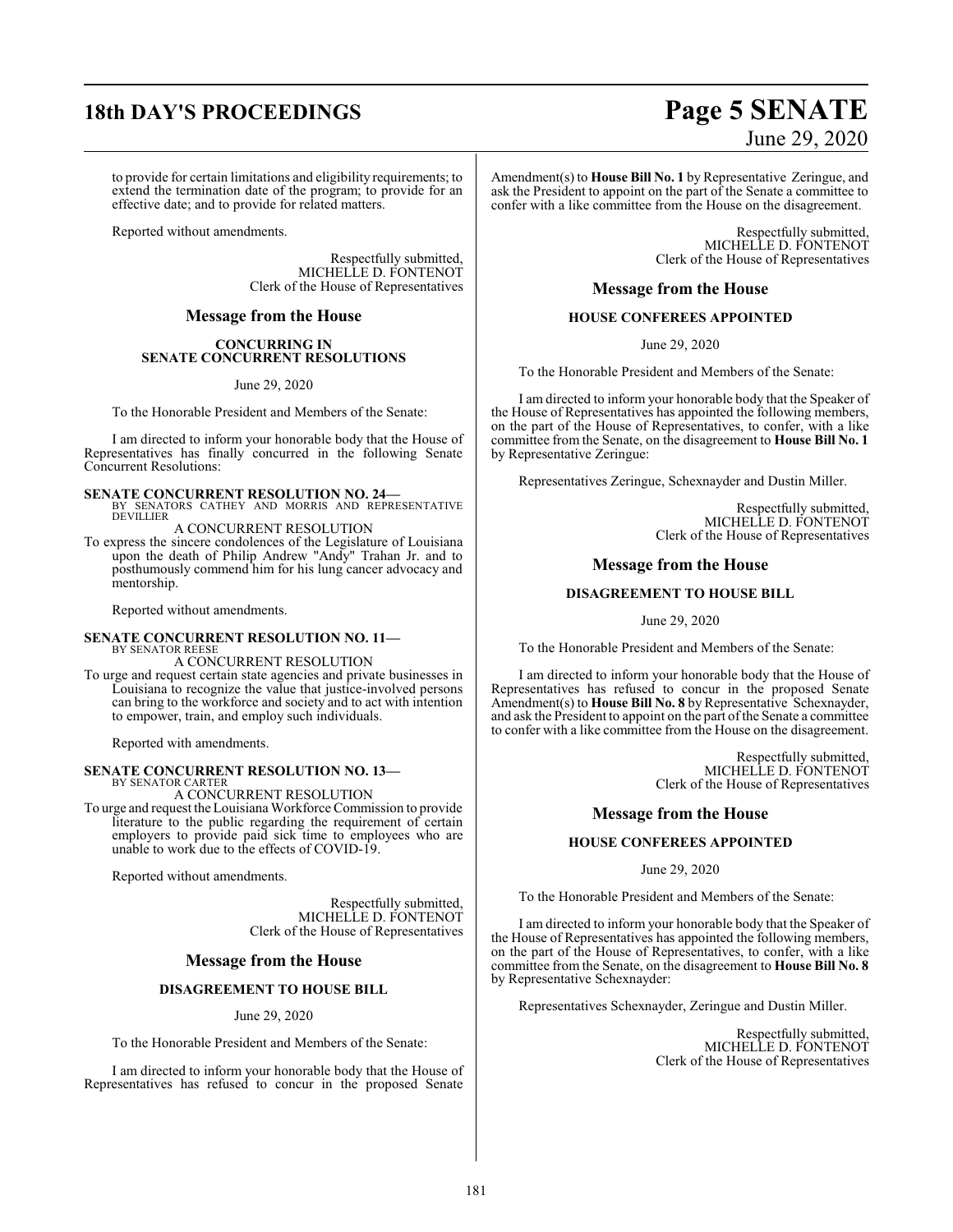## **Page 6 SENATE 18th DAY'S PROCEEDINGS**

June 29, 2020

#### **Message from the House**

### **DISAGREEMENT TO HOUSE BILL**

#### June 29, 2020

To the Honorable President and Members of the Senate:

I am directed to inform your honorable body that the House of Representatives has refused to concur in the proposed Senate Amendment(s) to **House Bill No. 29** by Representative Zeringue, and ask the President to appoint on the part of the Senate a committee to confer with a like committee from the House on the disagreement.

> Respectfully submitted, MICHELLE D. FONTENOT Clerk of the House of Representatives

#### **Message from the House**

#### **HOUSE CONFEREES APPOINTED**

#### June 29, 2020

To the Honorable President and Members of the Senate:

I am directed to inform your honorable body that the Speaker of the House of Representatives has appointed the following members, on the part of the House of Representatives, to confer, with a like committee fromthe Senate, on the disagreement to **House Bill No. 29** by Representative Zeringue:

Representatives Zeringue, Schexnayder and Dustin Miller.

Respectfully submitted, MICHELLE D. FONTENOT Clerk of the House of Representatives

#### **Message from the House**

#### **DISAGREEMENT TO HOUSE BILL**

June 29, 2020

To the Honorable President and Members of the Senate:

I am directed to inform your honorable body that the House of Representatives has refused to concur in the proposed Senate Amendment(s) to **House Concurrent Resolution No. 7** by Representative Ivey, and ask the President to appoint on the part of the Senate a committee to confer with a like committee from the House on the disagreement.

> Respectfully submitted, MICHELLE D. FONTENOT Clerk of the House of Representatives

#### **Message from the House**

#### **HOUSE CONFEREES APPOINTED**

#### June 29, 2020

To the Honorable President and Members of the Senate:

I am directed to inform your honorable body that the Speaker of the House of Representatives has appointed the following members, on the part of the House of Representatives, to confer, with a like committee from the Senate, on the disagreement to **House Concurrent Resolution No. 7** by Representative Ivey:

Representatives Ivey, Gregory Miller and McKnight.

Respectfully submitted, MICHELLE D. FONTENOT Clerk of the House of Representatives

#### **Appointment of Conference Committee on House Bill No. 1**

The President of the Senate appointed to the Conference Committee on **House Bill No. 1** the following members of the Senate:

Senators White, Cloud and Tarver.

#### **Appointment of Conference Committee on House Bill No. 8**

The President of the Senate appointed to the Conference Committee on **House Bill No. 8** the following members of the Senate:

> Senators Cortez, **White** and Tarver.

#### **Appointment of Conference Committee on House Bill No. 29**

The President of the Senate appointed to the Conference Committee on **House Bill No. 29** the following members of the Senate:

Senators White, Cloud and Tarver.

#### **Appointment of Conference Committee on House Concurrent Resolution No. 7**

The President of the Senate appointed to the Conference Committee on **House Concurrent Resolution No. 7** the following members of the Senate:

Senators Fields, Peacock and Luneau.

#### **Recess**

On motion of Senator Peacock, the Senate took a recess at 12:00 o'clock P.M. until 3:00 o'clock P.M.

#### **After Recess**

The Senate was called to order at 3:20 o'clock P.M. by the President of the Senate.

### **ROLL CALL**

The roll was called with the following result:

Jackson

#### PRESENT

Abraham Foil<br>Allain Hewitt

Mr. President Fields Morris<br>Abraham Foil Peacock Allain Hewitt Peterson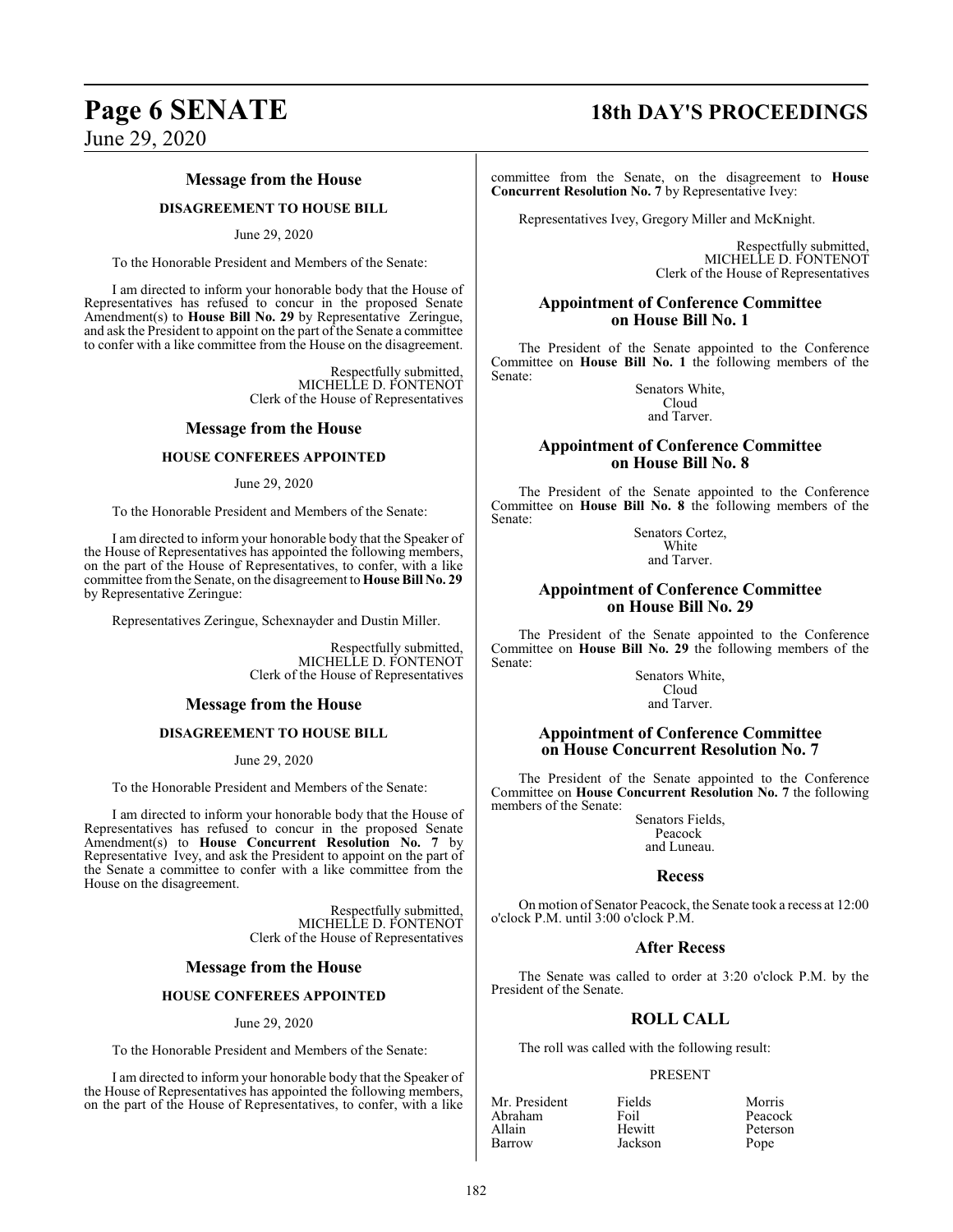## **18th DAY'S PROCEEDINGS Page 7 SENATE**

Bernard Johns Price<br>Boudreaux Lambert Reese Boudreaux Lambert Reese<br>Bouie Luneau Smith Bouie Luneau Smith<br>Carter McMath Talbot Carter McMath Talbot<br>Cathey Milligan Tarver Cathey Milligan Tarver<br>Cloud Mills, F. White Cloud Mills, F. White<br>
Connick Mills, R. Womack Fesi Mizell Total - 35

Mills, R.

ABSENT

| Harris    | Hensgens |
|-----------|----------|
| Henry     | Ward     |
| Total - 4 |          |

The President of the Senate announced there were 35 Senators present and a quorum.

#### **Senate Business Resumed After Recess**

#### **Rules Suspended**

Senator Carter asked for and obtained a suspension of the rules to take up at this time:

#### **Senate Resolutions on Second Reading, Subject to Call**

#### **Called from the Calendar**

Senator Carter asked that Senate Resolution No. 40 be called from the Calendar.

**SENATE RESOLUTION NO. 40—** BY SENATORS CARTER, LUNEAU, REESE AND WOMACK A RESOLUTION

To urge and request the governor of Louisiana, the members of Louisiana delegation of the United States Congress, the Senate Committee on Finance, and the House Committee on Appropriations to respond immediately to the drastic decline in the balance of Louisiana's unemployment trust fund to protect employers and workers during this time of economic uncertainty.

On motion of Senator Carter the resolution was read by title and adopted.

#### **Rules Suspended**

Senator White asked for and obtained a suspension of the rules to take up at this time:

### **House Bills and Joint Resolutions on Third Reading and Final Passage, Subject to Call**

#### **Called from the Calendar**

Senator White asked that House Bill No. 9 be called from the Calendar.

#### **HOUSE BILL NO. 9—**

BY REPRESENTATIVES ZERINGUE AND THOMPSON AN ACT

To amend and reenact R.S. 39:100.43(C) and (D), 100.44(C), and 100.45(A), R.S. 47:463.167(E), and R.S. 56:644(B) and (C)(introductory paragraph), relative to certain treasury funds; to provide for the transfer, deposit, and use of monies in such funds; to restrict uses of certain funds; to provide for legislative

# June 29, 2020

intent with respect to prior Acts of the legislature; to provide for effectiveness; and to provide for related matters.

#### **Floor Amendments**

Senator White proposed the following amendments.

#### **SENATE FLOOR AMENDMENTS**

Amendments proposed by Senator White to Reengrossed House Bill No. 9 by Representative Zeringue

#### AMENDMENT NO. 1

Delete all amendments proposed by the Legislative Bureau and adopted by the Senate on June, 25, 2020.

#### AMENDMENT NO. 2

Delete Senate Committee Amendment Nos. 1, 4, 5, 7, 8, and 9 proposed by the Senate Committee on Finance and adopted by the Senate on June 24, 2020.

#### AMENDMENT NO. 3

In Senate Committee Amendment No. 2, proposed by the Senate Committee on Finance and adopted by the Senate on June, 24, 2020, on page 1, line 9, change "\$62,200,000" to "\$62,500,000"

#### AMENDMENT NO. 4

In Senate Committee Amendment No. 2, proposed by the Senate Committee on Finance and adopted by the Senate on June, 24, 2020, on page 1, between lines 12 and 13, insert the following:

Section 4. Notwithstanding any provision of law to the contrary, the state treasurer is hereby authorized and directed to transfer \$6,001,000 from the State General Fund (Direct) to the State Emergency Response Fund."

#### AMENDMENT NO. 5

In Senate Committee Amendment No. 2, proposed by the Senate Committee on Finance and adopted by the Senate on June, 24, 2020, on page 1, line 13, change "Section 4." to "Section 5."

#### AMENDMENT NO. 6

In Senate Committee Amendment No. 3, proposed by the Senate Committee on Finance and adopted by the Senate on June, 24, 2020, on page 1, line 37, change "Section 5." to "Section 7."

#### AMENDMENT NO. 7

In Senate Committee Amendment No. 3, proposed by the Senate Committee on Finance and adopted by the Senate on June, 24, 2020, on page 2, line 30, change "Section 6." to "Section 8."

#### AMENDMENT NO. 8

In Senate Committee Amendment No. 6 proposed by the Senate Committee on Finance and adopted by the Senate on June 24, 2020, on page 2, line 47, change "Section 9. The provisions of Section 4" to "Section 11. The provisions of Section 5"

#### AMENDMENT NO. 9

On page 1, delete lines 2 and 3, and insert the following:

"To amend and reenact R.S. 27:392(C)(4), R.S. 39:100.41, 100.43(C) and (D), 100.44(C) and (D), and 100.45(A), R.S. 47:302.2(D) and  $463.167(E)$ , and R.S. 56:644(B) and (C)(introductory paragraph), and to enact R.S. 39:100.48 through 100.50, relative to"

#### AMENDMENT NO. 10

On page 1, line 10, change "\$223,690,291" to "\$133,627,380"

#### AMENDMENT NO. 11

On page 1, line 14, delete"Major Events Incentive", on line 15, delete "Program Subfund" and insert "Construction Subfund of the Transportation Trust Fund"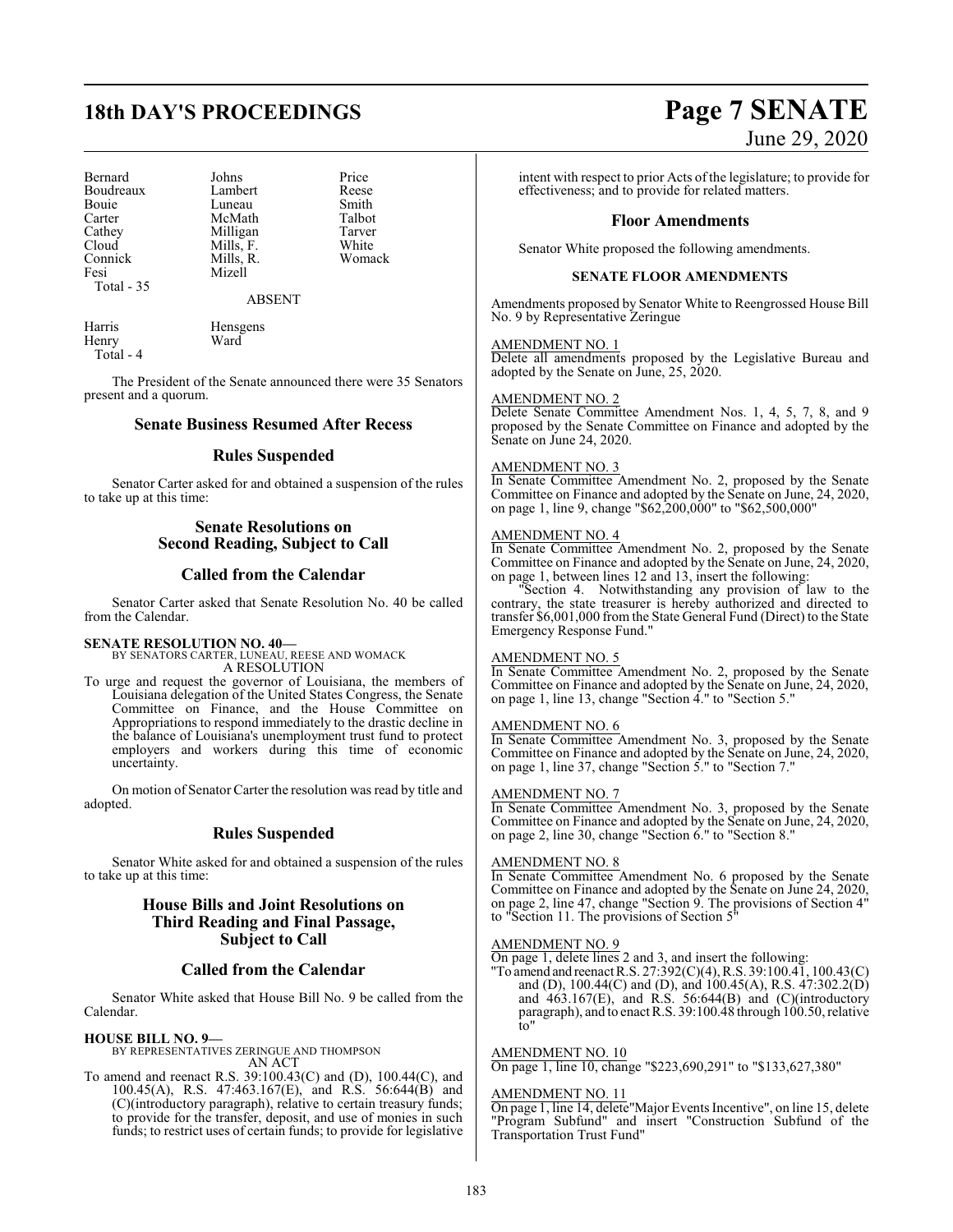## **Page 8 SENATE 18th DAY'S PROCEEDINGS**

### AMENDMENT NO. 12

On page 1, delete lines 16 and 17 in their entirety and insert in lieu thereof the following:

"Section 6. R.S. 39:100.41, 100.43(C) and (D), 100.44(C) and (D), and 100.45(A) are hereby amended and reenacted and R.S. 39:100.48 is hereby enacted to read as follows:"

### AMENDMENT NO. 13

On page 1, between lines 17 and 18, insert the following:

"§100.41. Legislative Intent

It is the intent of the Legislature to provide economic support to Louisiana political subdivisions and businesses for costs incurred for and continued response to the Coronavirus disease (COVID-19) pandemic from federal funds provided pursuant to Section 5001 of the CARES Act, which created the Coronavirus Relief Fund from which the State received over one billion eight hundred million dollars (CARES Act), of which the State's portion is over nine hundred ninety-one million dollars. The State desires to use a portion of the remaining portion of the CARES Fund monies in the amount of five hundred eleven million one hundred seventy-eight thousand seven hundred four dollars for economic support through the Coronavirus Local Recovery Program for local government units to be administered by the division of administration and the Governor's Office of Homeland Security and Emergency Preparedness. The State further desires to use a portion of the CARES Fund monies in the amount of three hundred million dollars for the Louisiana Main Street Recovery Programfor economic support for eligible businesses to be administered by the State Treasurer, all as established in this Subpart. The State further desires to use a total of fifty million dollars, of which twenty-five million shall come from the Coronavirus Local Recovery Fund and twenty-five million shall come from the Louisiana Main Street Recovery Fund, for the funding of a one-time hazard pay rebate for essential critical infrastructure workers. \* \* \*

#### AMENDMENT NO. 14

On page 2, delete lines 1 through 11 in their and insert in lieu thereof the following:

"C.(1) Pursuant to legislative appropriation, the treasurer is hereby authorized and directed to deposit in and credit to the Allocation Fund five hundred eleven million one hundred seventyeight thousand seven hundred four forty million four hundred seventy-eight thousand seven hundred four dollars of the federal monies allocated to Louisiana pursuant to Section 5001 of the CARES Act. The monies in the Allocation Fund shall be invested in the same manner as monies in the state general fund. Interest earned on the investment of monies in the Recovery Fund shall be deposited in and credited to the Allocation Fund. Except as provided in this Section and if applicable under federal guidelines, unexpended and unencumbered monies in the Allocation Fund shall remain in the Allocation Fund. Monies in the Allocation Fund shall be appropriated and used solely as provided in this Section.

(2) The treasurer shall transfer and deposit twenty-five million dollars of the monies in the Allocation Fund to the Critical Infrastructure Workers Hazard PayRebate Fund in the state treasury. \* \* \*"

#### AMENDMENT NO. 15

On page 2, delete lines 25 through 29, and on page 3, delete lines 1 through 22, and insert in lieu thereof the following:

"C. (1) Pursuant to legislative appropriation, the treasurer is hereby authorized and directed to deposit in and credit to the Recovery Fund three hundred million dollars of the federal monies allocated to Louisiana pursuant to Section 5001 of the CARES Act. The monies in the Recovery Fund shall be invested in the same manner as monies in the state general fund. Interest earned on the investment of monies in the Recovery Fund shall be deposited in and credited to the RecoveryFund. Except as provided in this Section and applicable federal guidelines, unexpended and unencumberedmonies in the Recovery Fund shall remain in the Recovery Fund. Monies in the Recovery Fund shall be appropriated and used solely as provided in this Section.

(2) The treasurer shall transfer and deposit twenty-five million dollars of the monies in the Recovery Fund to the Critical Infrastructure Workers Hazard PayRebate Fund in the state treasury.

D. Up to five percent of the monies initially deposited in the Recovery Fund shall be appropriated to the treasurer for use in Fiscal Years 2020 and 2021 to develop procedures for the administration of and for the costs of administering the Louisiana Main Street RecoveryProgram. Such expenses may include costs for the treasurer and the legislative auditor for work performed in execution of the program. Notwithstanding any provision of law to the contrary, the treasurer may enter into a consulting services, professional services and Information and Technology Services contracts contracts for the purpose of the procurement of any goods or services necessary to implement and expedite the distribution of funds appropriated for the Recovery Program as an emergency procurement procurements exempt from the provisions of the Louisiana Procurement Code and corresponding rules and regulations., to expedite the distribution of the funds appropriated for the Recovery Program. The cost of such contract contracts shall be an administrative expense of the Recovery Program.

\* \* \* §100.45. State Coronavirus Relief Fund

A. There is hereby created and established in the state treasury, as a special fund, the State Coronavirus Relief Fund, hereinafter the "Relief Fund". The treasurer is authorized and directed to deposit monies appropriated by the legislature from the CARES Fund to the Relief Fund. On December 1, 2020, the treasurer is authorized and directed to transfer any unobligated monies in the Coronavirus Local Recovery Allocation Fund and the Louisiana Main Street Recovery Fund Monies in the Relief Fund may to be used by the State, subject to appropriation ifthe legislature is in session, or the Joint Legislative Committee on the Budget, if the legislature is not in session, for the purposes of providing monies to local government units, eligible businesses, or the state in accordance with the provisions of this Subpart and the CARES Act.

\* \* \* §100.48. Critical Infrastructure Worker's Hazard Pay Rebate Fund

A. There is hereby created and established in the state treasury, as a special fund, the Critical Infrastructure Workers Hazard Pay Rebate Fund, hereinafter the "Rebate Fund". The treasurer is authorized and directed to transfer twenty-five million from the Coronavirus Local Recovery Allocation Fund and twenty-five million from the Louisiana Main Street Recovery Fund for deposit to the Rebate Fund.

B. The monies in the Rebate Fund shall be invested in the same manner as monies in the state general fund. Interest earned on the investment of monies in the Rebate Fund shall be deposited in and credited to the Rebate Fund. If applicable under federal guidelines, unexpended and unencumbered monies in the Rebate Fund shall remain in the Rebate Fund.

C. Monies in the Rebate Fund shall be appropriated to the state treasurer to be used to provide a one-time hazard pay rebate to essential critical infrastructure workers as provided in the Act which began as House Bill No. 70 of the 2020 First Extraordinary Session of the Louisiana Legislature.

#### AMENDMENT NO. 16

On page 3, line 23, change "Section 4." to "Section 9."

### AMENDMENT NO. 17

On page 4, line 16, change, "Section 5. to "Section 10."

#### AMENDMENT NO. 18

On page 5, line 19, change, "Section 6. The provisions of Sections 4 and 5" to "Section 12. The provisions of Sections 9 and 10"

### AMENDMENT NO. 19

On page 5, between lines 23 and 24, insert:

"Section 13. R.S. 39:100.41, 100.43(C)(2), 100.44(C)(2), and 100.48, as amended by this Act shall take effect and become operative if and when the Act which originated as House Bill No. 70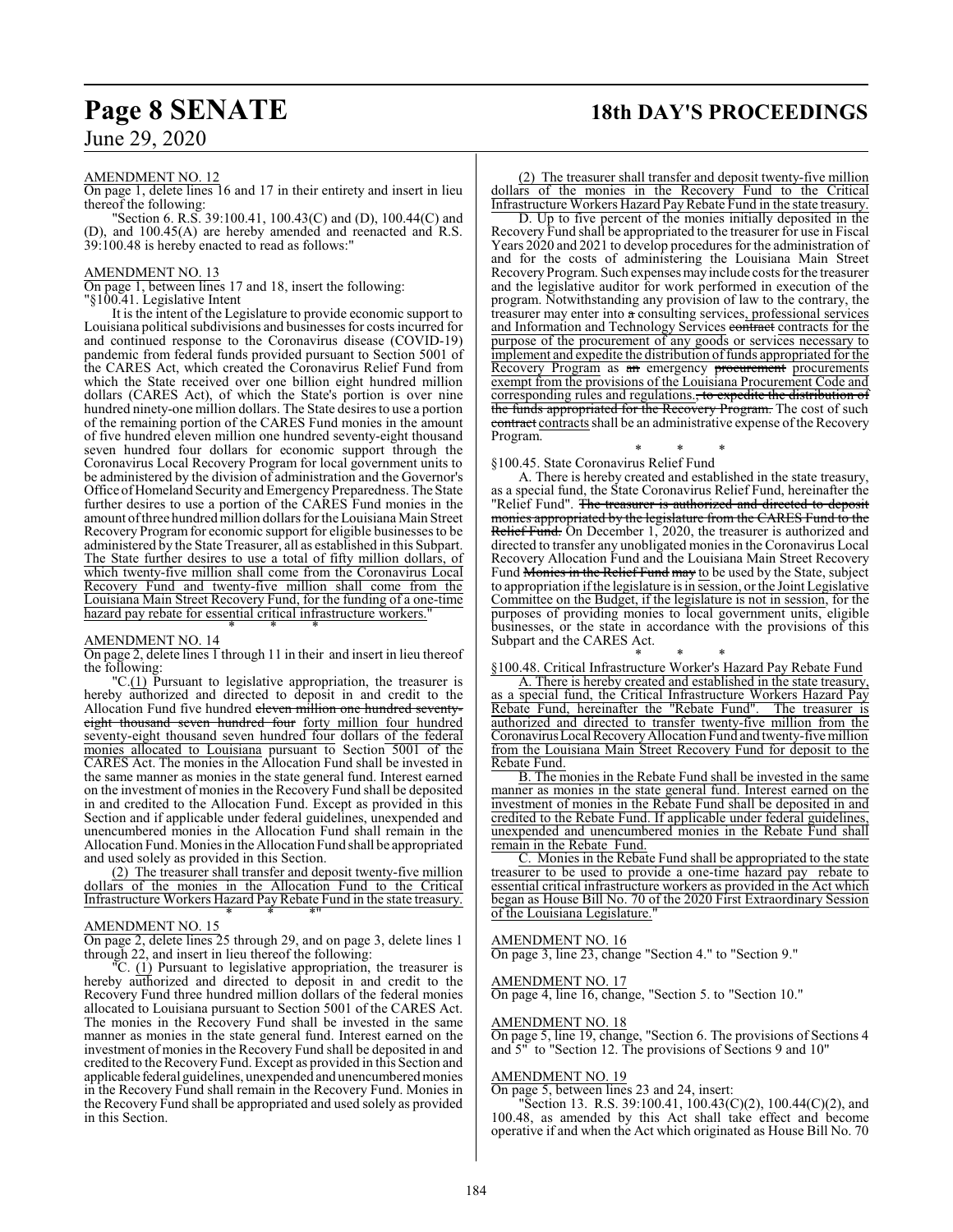## **18th DAY'S PROCEEDINGS Page 9 SENATE**

June 29, 2020

of this 2020 First Extraordinary Session of the Legislature is enacted and becomes effective."

#### AMENDMENT NO. 20

On page 5, line 24, change "Section 7. This" to "Section 14. Sections 7 and 8 of this Act shall become effective on July 1, 2020, and the provisions of Sections 1 through 6 and 9 through 14, of this"

#### AMENDMENT NO. 21

On page 5, line 27, after "legislature," and before "this Act" insert "Sections 7 and 8 of this Act shall become effective on July 1, 2020, and the provisions of Sections 1 through 6 and 9 through 14, of"

On motion of Senator White, the amendments were adopted.

The bill was read by title. Senator White moved the final passage of the amended bill.

### **ROLL CALL**

The roll was called with the following result:

#### YEAS

| Mr. President | Foil        | Peacock  |
|---------------|-------------|----------|
| Abraham       | Harris      | Peterson |
| Allain        | Henry       | Pope     |
| Barrow        | Hewitt      | Price    |
| Bernard       | Jackson     | Reese    |
| Boudreaux     | Johns       | Smith    |
| Bouie         | Lambert     | Talbot   |
| Carter        | Luneau      | Tarver   |
| Cathey        | Milligan    | Ward     |
| Cloud         | Mills, F.   | White    |
| Connick       | Mills, R.   | Womack   |
| Fesi          | Mizell      |          |
| Fields        | Morris      |          |
| Total - 37    |             |          |
|               | <b>NAYS</b> |          |
| Total - 0     | ABSENT      |          |
|               |             |          |

Hensgens McMath Total - 2

The Chair declared the amended bill was passed and ordered it returned to the House. Senator White moved to reconsider the vote by which the bill was passed and laid the motion on the table.

#### **Rules Suspended**

#### **Conference Committee Reports**

The following reports were received and read:

## **HOUSE BILL NO. 8—** BY REPRESENTATIVE SCHEXNAYDER

AN ACT

To appropriate funds for Fiscal Year 2020-2021 to defray the expenses ofthe Louisiana Legislature, including the expenses of the House of Representatives and the Senate, of legislative service agencies, and of the Louisiana State Law Institute; to provide for the salary, expenses, and allowances of members, officers, staff, and agencies of the legislature; to provide with respect to the appropriations and allocations herein made; and to provide for related matters.

#### **CONFERENCE COMMITTEE REPORT**

June 29, 2020

To the Honorable Speaker and Members of the House of Representatives and the Honorable President and Members of the Senate.

Ladies and Gentlemen:

We, the conferees appointed to confer over the disagreement between the two houses concerning House Bill No. 8 by Representative Schexnayder recommend the following concerning the Engrossed bill:

- 1. That Senate Committee Amendments Nos. 1 and 3 by the Committee on Finance (#398) be adopted.
- 2. That Senate Committee Amendments Nos. 2, 4, and 5 by the Committee on Finance (#398) be rejected.
- 3. That the set of Senate Floor Amendments by Senator White (#491) be adopted.
- 4. That the set of amendments by the Legislative Bureau (#425) be rejected.
- 5. That the following amendments be adopted:

AMENDMENT NO. 1 On page 9, line 13, change "Section 9." to "Section 10."

AMENDMENT NO. 2 On page 10, line 4, change "Section 10." to "Section 11."

Respectfully submitted,

Representatives: Senators: Senators:<br>Representative Jerome "Zee" Zeringue Senator Patrick Page Cortez Representative Jerome "Zee" Zeringue<br>Representative Clay Schexnayder Representative Clay Schexnayder Senator Mack A. "Bodi" White Jr.<br>Representative Dustin Miller Senator Gregory W. Tarver Sr. Senator Gregory W. Tarver Sr.

Senator White moved to adopt the Conference Committee Report.

#### **ROLL CALL**

The roll was called with the following result:

#### YEAS

| Mr. President | Foil      | Peacock  |
|---------------|-----------|----------|
| Abraham       | Harris    | Peterson |
| Allain        | Henry     | Pope     |
| Barrow        | Hewitt    | Price    |
| Bernard       | Jackson   | Reese    |
| Boudreaux     | Johns     | Smith    |
| Bouie         | Lambert   | Talbot   |
| Carter        | McMath    | Tarver   |
| Cathey        | Milligan  | Ward     |
| Cloud         | Mills, F. | White    |
| Connick       | Mills, R. | Womack   |
| Fesi          | Mizell    |          |
| Fields        | Morris    |          |
| Total - 37    |           |          |

**NAYS** 

Total - 0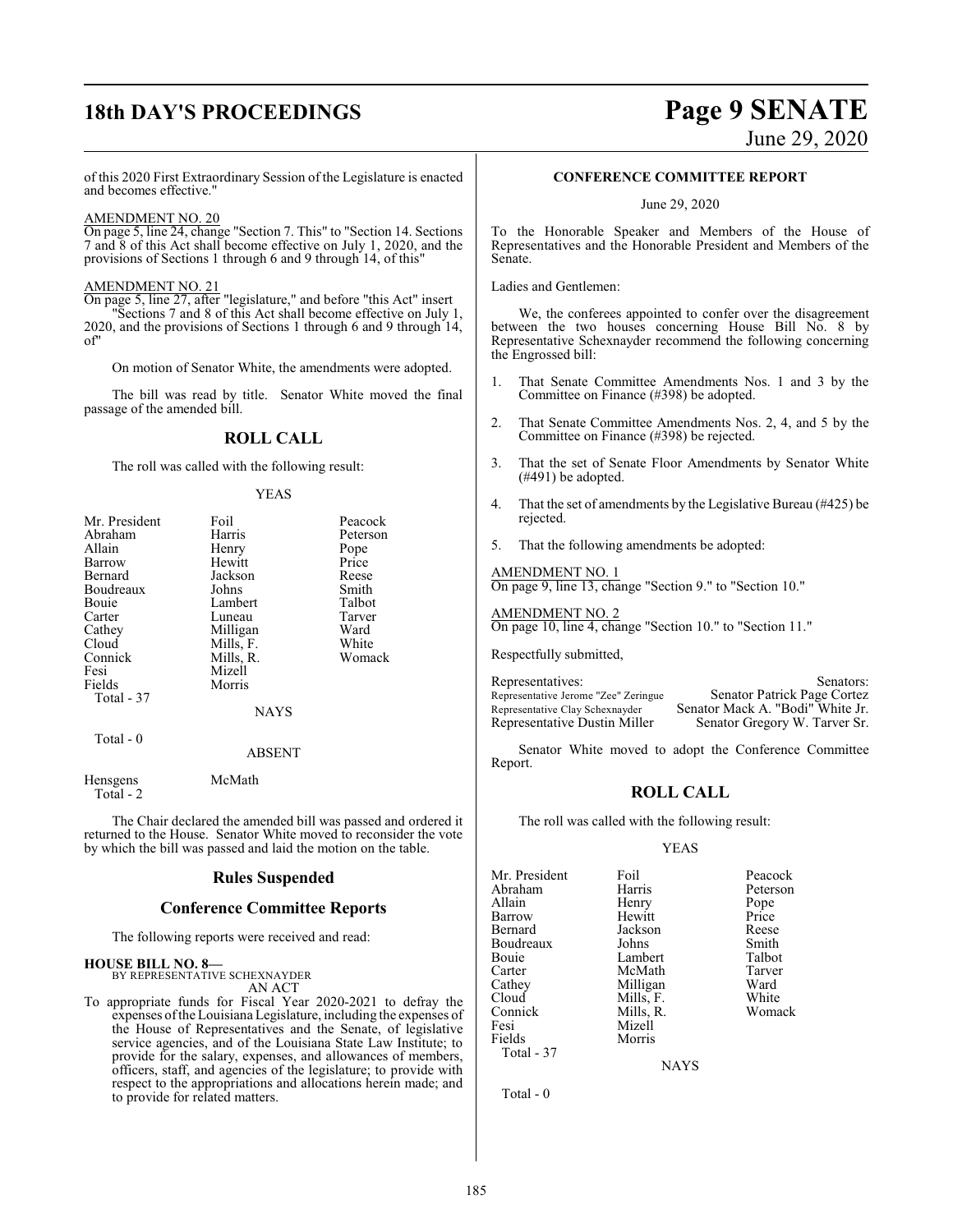#### ABSENT

Hensgens Luneau Total - 2

The Chair declared the Conference Committee Report was adopted.

#### **Rules Suspended**

Senator Fred Mills asked for and obtained a suspension of the rules to take up at this time:

### **Introduction of Senate Concurrent Resolutions**

Senator Fred Mills asked for and obtained a suspension of the rules to read Senate Concurrent Resolutions a first and second time.

#### **SENATE CONCURRENT RESOLUTION NO. 30—** BY SENATORS CORTEZ, BOUDREAUX AND FRED MILLS A CONCURRENT RESOLUTION

To urge and request the President of the United States to provide an exemption from the immigration ban and grant visas to foreign language teachers who have been recruited to teach in Louisiana.

The concurrent resolution was read by title. Senator Fred Mills moved to adopt the Senate Concurrent Resolution.

### **ROLL CALL**

The roll was called with the following result:

#### YEAS

| Mr. President | Foil        | Peacock  |
|---------------|-------------|----------|
| Abraham       | Harris      | Peterson |
| Allain        | Henry       | Pope     |
| Barrow        | Hewitt      | Price    |
| Bernard       | Jackson     | Reese    |
| Boudreaux     | Johns       | Smith    |
| Bouie         | Lambert     | Talbot   |
| Carter        | McMath      | Tarver   |
| Cathey        | Milligan    | Ward     |
| Cloud         | Mills, F.   | White    |
| Connick       | Mills, R.   | Womack   |
| Fesi          | Mizell      |          |
| Fields        | Morris      |          |
| Total - 37    |             |          |
|               | <b>NAYS</b> |          |

Total - 0

ABSENT

Hensgens Luneau Total - 2

The Chair declared the Senate adopted the Senate Concurrent Resolution and ordered it sent to the House.

#### **Recess**

On motion of Senator Talbot, the Senate took a recess at 5:00 o'clock P.M. until 5:30 o'clock P.M.

## **Page 10 SENATE 18th DAY'S PROCEEDINGS**

#### **After Recess**

The Senate was called to order at 6:15 o'clock P.M. by the President of the Senate.

#### PRESENT

| Mr. President | Foil      | Morris   |
|---------------|-----------|----------|
| Abraham       | Harris    | Peacock  |
| Allain        | Henry     | Peterson |
| Barrow        | Hewitt    | Pope     |
| Bernard       | Jackson   | Price    |
| Boudreaux     | Johns     | Reese    |
| Bouie         | Lambert   | Smith    |
| Carter        | Luneau    | Talbot   |
| Cathey        | McMath    | Tarver   |
| Cloud         | Milligan  | Ward     |
| Connick       | Mills, F. | White    |
| Fesi          | Mills, R. | Womack   |
| Fields        | Mizell    |          |
| $Total - 38$  |           |          |

#### ABSENT

Hensgens Total - 1

The President of the Senate announced there were 38 Senators present and a quorum.

#### **Senate Business Resumed After Recess**

### **Rules Suspended**

#### **Conference Committee Reports**

The following reports were received and read:

#### **HOUSE BILL NO. 57—**

BY REPRESENTATIVE SCHEXNAYDER AN ACT

To amend and reenact Code of Civil Procedure Articles 1732 and 4873(1) and Code of Evidence Article 409, to enact R.S. 13:3737, and to repeal R.S. 32:295.1(E), relative to civil actions; to lower the jury trial threshold; to limit the transfer of cases from courts of limited jurisdiction to district courts; to authorize the admissibility of evidence ofmedical expenses paid under certain circumstances; to repeal provisions prohibiting certain evidence regarding the failure to wear safety belts; to provide for an effective date; and to provide for related matters.

#### **CONFERENCE COMMITTEE REPORT**

#### June 29, 2020

To the Honorable Speaker and Members of the House of Representatives and the Honorable President and Members of the Senate.

Ladies and Gentlemen:

We, the conferees appointed to confer over the disagreement between the two houses concerning House Bill No. 57 by Representative Schexnayder recommend the following concerning the Reengrossed bill:

- 1. That the set of Senate Committee Amendments by the Senate Committee on Judiciary A (#254) be rejected.
- 2. That the set of Senate Floor Amendments by Senator Peacock (#325) be rejected.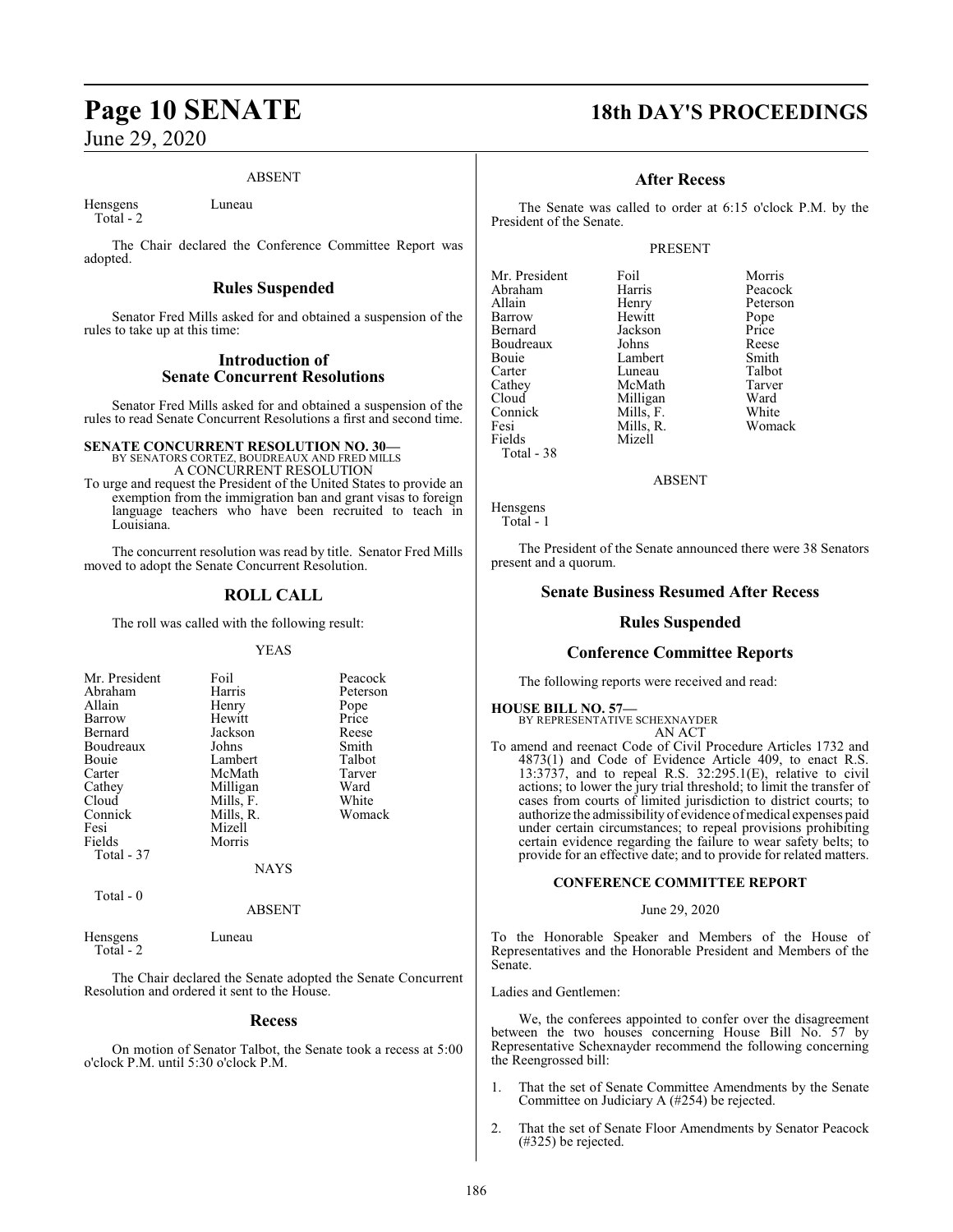## **18th DAY'S PROCEEDINGS Page 11 SENATE**

# June 29, 2020

3. That the following amendments to the Reengrossed bill be adopted:

#### AMENDMENT NO. 1

On page 1, delete lines 2 and 3 in their entirety and insert the following:

"To amend and reenact Code of Civil Procedure Articles 1732, 1733(A), and 4873(1) and Code of Evidence Article 411 and to repeal R.S. 32:295.1(E), relative"

#### AMENDMENT NO. 2

On page 1, line 4, after "threshold;" and before "to limit" insert "to provide for a jury cash deposit;"

### AMENDMENT NO. 3

On page 1, line 5, after "courts;" delete the remainder of the line and delete line 6 in its entirety and insert the following: "to provide relative to the admissibility of evidence of liability insurance; to repeal provisions"

#### AMENDMENT NO. 4

On page 1, line 12, after "1732" and before "and 4873(1)" insert a comma "," and insert "1733(A),"

#### AMENDMENT NO. 5

On page 2, line 20, after "delictual" and before "actions" insert "or quasi-delictual"

#### AMENDMENT NO. 6

On page 3, delete line 4 in its entirety and insert the following: "Art. 1733. Demand for jury trial; bond for costs

A.(1) Except as provided in Subparagraph (2) of this Paragraph, a A party may obtain a trial by jury by filing a pleading demanding a trial by jury and a bond in the amount and within the time set by the court pursuant to Article 1734.

 $(2)(a)$  In a suit for damages arising from a delictual or quasi-delictual action where the amount of an individual petitioner's cause of action exceeds ten thousand dollars and is less than fifty thousand dollars, a party may obtain a trial by jury by filing a pleading demanding a trial by jury and providing a cash deposit of five thousand dollars no later than sixty days after filing the request for a trial by jury. Failure to post the cash deposit as required by this Subparagraph shall constitute a waiver of the trial by jury. This cash deposit shall be subject to Article 1734.1(E).

(b) When the case is set for trial, the court may additionally provide for a supplemental bond or cash deposit in accordance with Article 1734 or 1734.1. \* \* \*"

#### AMENDMENT NO. 7

On page 3, delete lines 16 through 28 and on page 4, delete lines 1 through 7 and insert the following:

"Section 3. Code ofEvidence Article 411 is hereby amended and reenacted to read as follows:

Art. 411. Liability insurance

A. Although a policy of insurance may be admissible, the amount of coverage under the policy shall not be communicated to the jury unless the amount of coverage is a disputed issue which the

jury will decide.<br>B. The e The existence of insurance coverage shall not be communicated to the jury unless any of the following apply:

(1) A factual dispute related to an issue of coverage is an issue which the jury will decide.

(2) The existence of insurance coverage would be admissible to attack the credibility of a witness pursuant to Article 607.

(3) The cause of action is brought against the insurer pursuant to R.S. 22:1973 or against the insurer alone pursuant to R.S.  $22:1269(B)(1)(a)$  through (f).

C. The identity of the insurer shall not be communicated to the jury unless the identity of the insurer would be admissible to attack the credibility of a witness pursuant to Article 607.

D. In all cases brought against an insurer pursuant to R.S. 22:1269 or 1973, at the opening and closing of the trial, the court shall read instructions to the jury that there is insurance coverage for the damages claimed by the plaintiff."

#### AMENDMENT NO. 8

On page 4, at the beginning of line 8, change "Section 5." to "Section  $\mathbf{A}$ 

#### AMENDMENT NO. 9

On page 4, at the beginning of line 9, change "Section 6." to "Section 5."

Respectfully submitted,

Representatives:<br>Representative Clay Schexnayder Senator Patrick Page Cortez Representative Clay Schexnayder Senator Patrick Page Cortez Representative Gregory A. Miller Representative John M. Stefanski

Senator Peacock moved to adopt the Conference Committee Report.

#### **ROLL CALL**

The roll was called with the following result:

#### YEAS

Mr. President Henry Peacock<br>
Abraham Hewitt Pope Abraham Hewitt Pope<br>Allain Johns Price Allain Johns Price Bernard Lambert Reese<br>Cathey McMath Smith Cloud Milligan Talbot<br>Connick Mills, F. Tarver Connick Mills, F. Tarve<br>
Fesi Mills, R. Ward Fesi Mills, R. Ward Foil Mizell<br>
Harris Morris Total - 30

McMath Smith<br>
Milligan Talbot Womack

#### NAYS

Barrow Carter Luneau Boudreaux Fields Peterson

ABSENT

Jackson

Hensgens

Total - 8

Total - 1

The Chair declared the Conference Committee Report was adopted.

#### **Rules Suspended**

Senator Tarver asked for and obtained a suspension of the rules to revert to the Morning Hour.

#### **Introduction of Senate Resolutions**

**SENATE RESOLUTION NO. 47—** BY SENATOR BARROW

A RESOLUTION

To commend the Teacher of the Year from schools in Senate District 15 for his or her exemplary and dedicated service during the 2019-2020 school year.

The resolution was read by title and placed on the Calendar for a second reading.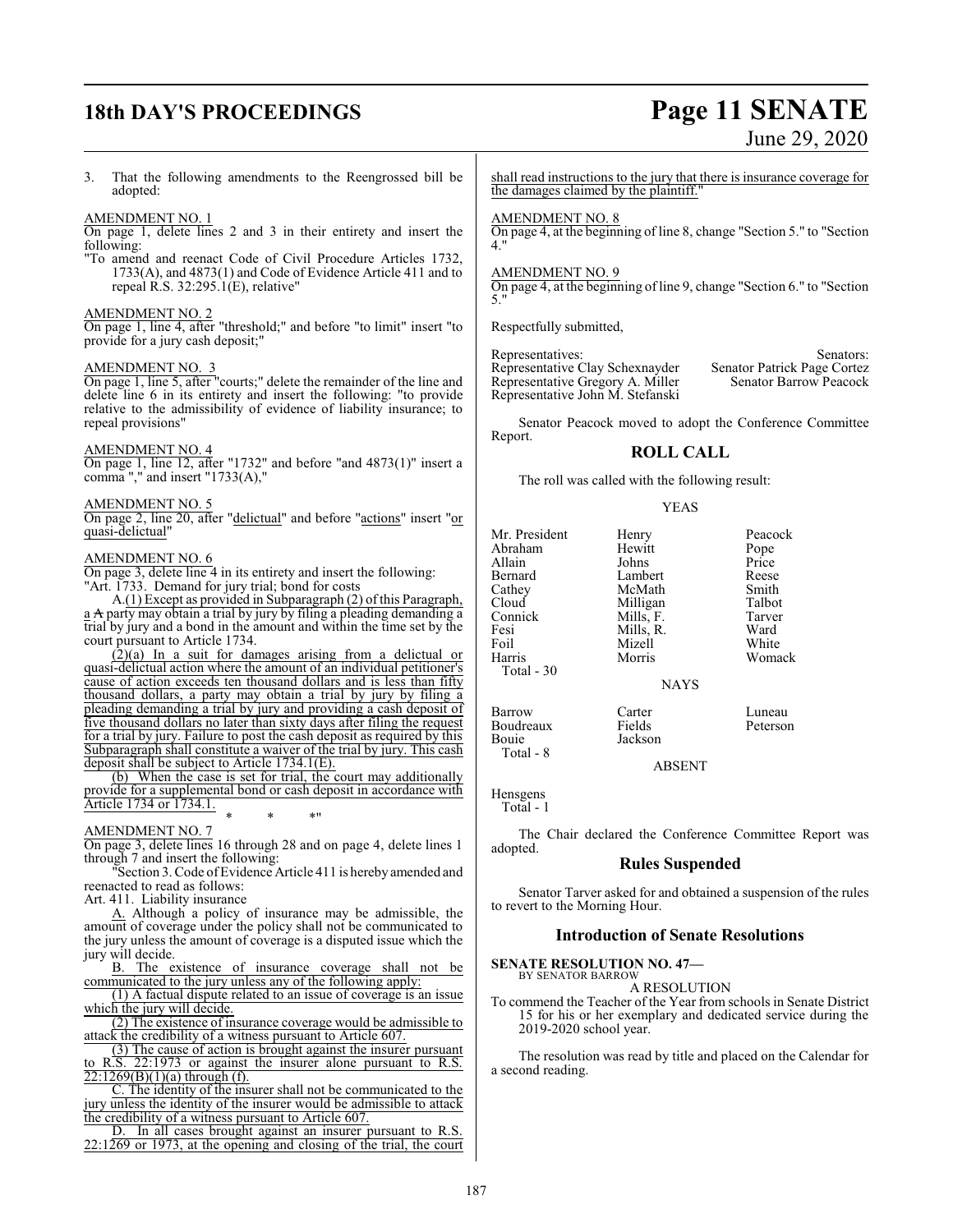## **Page 12 SENATE 18th DAY'S PROCEEDINGS**

### June 29, 2020

#### **SENATE RESOLUTION NO. 48—** BY SENATOR BARROW

A RESOLUTION

To commend the Interfaith Federation of Greater Baton Rouge Holy Grill program for over thirty years of service and for providing services through the COVID-19 pandemic.

The resolution was read by title and placed on the Calendar for a second reading.

#### **Introduction of Senate Concurrent Resolutions**

#### **SENATE CONCURRENT RESOLUTION NO. 31—** BY SENATOR BARROW

A CONCURRENT RESOLUTION

To recognize and commemorate the 2020 Inaugural Unified Social Distance Juneteenth Caravan in honor of Ms. Sadie Roberts-Joseph.

The resolution was read by title and placed on the Calendar for a second reading.

#### **Message to the Governor**

### **SIGNED SENATE BILLS**

#### June 29, 2020

To the Honorable Governor of the State of Louisiana:

The President of the Senate and the Speaker of the House of Representatives have signed the following Senate Bills:

#### **SENATE BILL NO. 4—**

BY SENATOR FOIL AND REPRESENTATIVES THOMPSON AND WILLARD

AN ACT

To amend and reenact R.S. 47:6015(J), relative to the research and development tax credit; to extend the duration for eligibility for the tax credit; to provide for an effective date; and to provide for related matters.

**SENATE BILL NO. 10—**<br>BY SENATOR MIZELL AND REPRESENTATIVES ADAMS, AMEDEE,<br>BACALA, BAGLEY, BOURRIAQUE, BROWN, BRYANT, BUTLER,<br>CARRIER, GARY CARTER, ROBBY CARTER, WILFORD CARTER,<br>CORMIER, DESHOTEL, DEVILLIER, ECHOLS, EDMOND THOMAS, THOMPSON, WHEAT, WHITE AND WRIGHT

AN ACT

To enact R.S. 12:430.1 and 430.2, relative to rural access to broadband high-speed internet access; to provide relative to servitudes; to provide for reporting by cooperatives regarding broadband high-speed internet access; to provide for reporting bycertain telecommunications associationsregarding broadband high-speed internet access; to provide for terms, conditions, and procedures; and to provide for related matters.

#### **SENATE BILL NO. 19—**

BY SENATOR PEACOCK AN ACT

To amend and reenact R.S. 39:98.2(A), R.S. 56:797(C), and 798(B)(1), relative to the investments the Treasury Department is authorized to invest the monies in the Millennium Trust, the Rockefeller Wildlife Refuge Trust and Protection Fund, and the Russell Sage or Marsh Island Refuge Fund; to provide for an effective date; and to provide for related matters.

#### **SENATE BILL NO. 18—** BY SENATOR FESI

AN ACT

To enact Subpart U of Part II-A of Chapter 1 of Subtitle I of Title 39 of the Louisiana Revised Statutes of 1950, to be comprised of R.S. 39:100.161, relative to unclaimed property; to provide for the dedication and credit of unclaimed property monies; to provide for the creation of a special fund; to provide for the investment and administration of the money in the special fund; to provide for the use of money in the special fund; to provide for reporting requirements; and to provide for related matters.

and they are hereby presented for executive approval.

Respectfully submitted, YOLANDA J. DIXON Secretary of the Senate

#### **Message from the House**

#### **SIGNED HOUSE CONCURRENT RESOLUTIONS**

#### June 29, 2020

To the Honorable President and Members of the Senate:

I am directed to inform your honorable body that the Speaker of the House of Representatives has signed the following House Concurrent Resolutions:

#### **HOUSE CONCURRENT RESOLUTION NO. 10—**

BY REPRESENTATIVES BAGLEY, ADAMS, AMEDEE, BACALA,<br>BRYANT, ROBBY CARTER, CORMIER, EDMONDS, GOUDEAU,<br>HORTON, HUGHES, JEFFERSON, JONES, KERNER, MARCELLE,<br>MARINO, MCCORMICK, MCMAHEN, GREGORY MILLER, MOORE, CHARLES OWEN, SCHEXNAYDER, SELDERS, STAGNI, THOMPSON, WHITE, AND WILLARD

#### A CONCURRENT RESOLUTION

To urge and request governing authorities of public schools to continue to follow the operational pay schedule for school bus operators during emergencies.

#### **HOUSE CONCURRENT RESOLUTION NO. 12—** BY REPRESENTATIVE GAROFALO

A CONCURRENT RESOLUTION

To urge and request the Louisiana Workforce Investment Council to study and report on resources available and innovative ways to coordinate and rapidly deploy opportunities for retraining and developing new skills for Louisiana workers who are unemployed because of the COVID-19 crisis.

HOUSE CONCURRENT RESOLUTION NO. 17—<br>BY REPRESENTATIVES CARPENTER, ADAMS, BAGGLEY, BRASS, BROWN, BRYANT, BUTLER, CARRIER, ROBBY CARTER, WILFORD<br>CARTER, CORMIER, COUSSAN, DAVIS, DEVILLIER, DESHOTEL,<br>EMERSON, FONTENOT, FREEMA

To urge and request the division of administration, the Department of Public Safety and Corrections, the Louisiana Workforce Commission, the Louisiana Community and Technical College System, and private businesses in Louisiana to recognize the value that justice-involved persons bring to the workforce and society and to act with the intention to empower, train, and employ such individuals.

#### **HOUSE CONCURRENT RESOLUTION NO. 25—**

BY REPRESENTATIVES SCHEXNAYDER AND ZERINGUE AND SENATORS CORTEZ AND WHITE A CONCURRENT RESOLUTION

To elect Christopher A. Keaton as the legislative fiscal officer.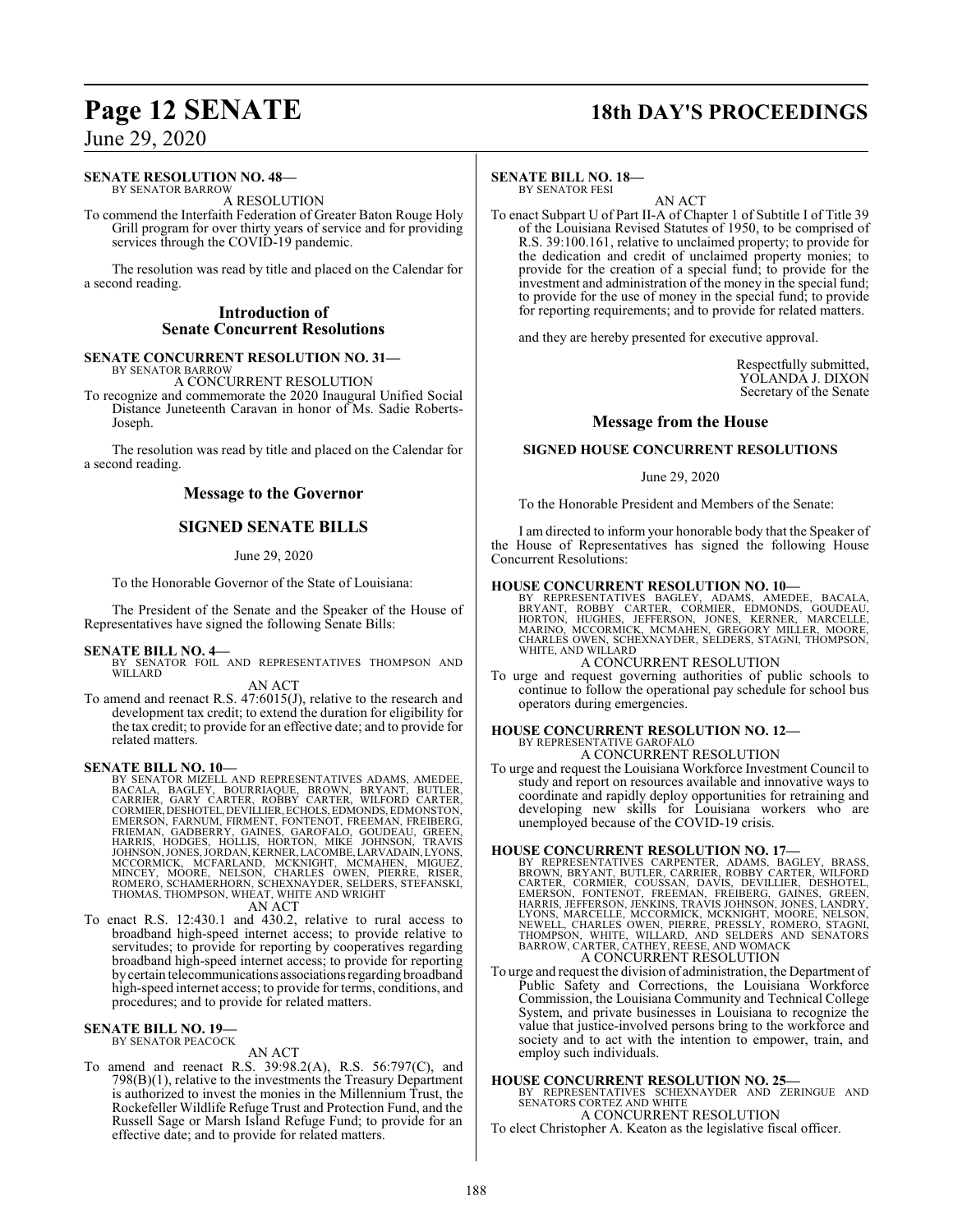## **18th DAY'S PROCEEDINGS Page 13 SENATE**

# June 29, 2020

**HOUSE CONCURRENT RESOLUTION NO. 26—**<br>BY REPRESENTATIVES BROWN, ADAMS, AMEDEE, BRYANT,<br>CARRIER, WILFORD CARTER, CREWS, DAVIS, DESHOTEL, FRIEMAN,<br>GAINES, GREEN, HILFERTY, MIKE JOHNSON, JONES, THOMPSON, WHITE, AND WILLARD A CONCURRENT RESOLUTION

To authorize and request the chairmen of the House Committee on Insurance and the Senate Committee on Insurance, acting jointly, to appoint a joint subcommittee composed of members from each committee to research, study, and make recommendations for proposed legislation and policy changes to address the issue of balance or surprise billing in Louisiana.

and asked that the President of the Senate affix his signature to the same.

> Respectfully submitted, MICHELLE D. FONTENOT Clerk of the House of Representatives

The House Concurrent Resolutions contained herein were signed by the President of the Senate.

#### **Message from the House**

#### **SIGNED HOUSE BILLS AND JOINT RESOLUTIONS**

#### June 29, 2020

To the Honorable President and Members of the Senate:

I am directed to inform your honorable body that the Speaker of the House of Representatives has signed the following House Bills and Joint Resolutions:

**HOUSE BILL NO. 7—** BY REPRESENTATIVESZERINGUE, SCHEXNAYDER, AND THOMPSON AND SENATORS CORTEZ AND WHITE AN ACT

To appropriate funds to defray the expenses of the Louisiana Judiciary, including the Supreme Court, Courts of Appeal, District Courts, Criminal District Court of Orleans Parish, and other courts; to provide for an effective date; and to provide for related matters.

#### **HOUSE BILL NO. 12—**

BY REPRESENTATIVES ZERINGUE AND THOMPSON AN ACT

To provide for the establishment and reestablishment of agency ancillary funds, to be specifically known as internal service funds, auxiliary accounts, or enterprise funds for certain state institutions, officials, and agencies; to provide for appropriation of funds for Fiscal Year 2020-2021; and to regulate the administration of said funds.

**HOUSE BILL NO. 35—** BY REPRESENTATIVES BISHOP, BEAULLIEU, BOURRIAQUE, RISER, STEFANSKI, AND WRIGHT

AN ACT

To enact Subpart Q of Part II-A of Chapter 1 of Subtitle I of Title 39 of the Louisiana Revised Statutes of 1950, to be comprised of R.S. 39:100.121, relative to capital outlay funds; to create the Capital Outlay Savings Fund; to provide for the transfer and deposit of certain monies into the fund; to provide for uses of the fund; to provide for an effective date; and to provide for related matters.

#### **HOUSE BILL NO. 62—** BY REPRESENTATIVE ZERINGUE

AN ACT

To enact R.S. 23:1693(J), relative to unemployment compensation; to provide for temporary federal emergency unemployment assistance; to provide for weekly benefit amounts; to require state income tax withholdings under certain circumstances; to provide for the promulgation of rules; and to provide for related matters.

#### **HOUSE BILL NO. 69—**

BY REPRESENTATIVE DESHOTEL AN ACT

To enact R.S. 47:305.73, relative to sales and use tax rebates; to provide for state and local sales and use tax rebates for certain fiber-optic cables; to provide for limitations and conditions; and to provide for related matters.

HOUSE BILL NO. 70—<br>BY REPRESENTATIVES JENKINS, ADAMS, BACALA, BOURRIAQUE,<br>BRASS, BROWN, BRYANT, BUTLER, CARPENTER, CARRIER, GARY<br>CARTER, ROBBY CARTER, WILFORD CARTER, CORMIER, DEVILLIER,<br>DUPLESSIS, ECHOLS, EDMONDS, EMERSON BOUDREAUX, BOUIE, CARTER, CATHEY, CONNICK, CORTEZ, FESI,<br>FIELDS, FOIL, HARRIS, HENSGENS, JACKSON, JOHNS, LAMBERT,<br>LUNEAU, MILLIGAN, FRED MILLS, ROBERT MILLS, MIZELL, MORRIS,<br>PETERSON, POPE, PRICE, REESE, SMITH, TALBOT, TAR AND WOMACK

AN ACT

To amend and reenact R.S. 47:1508(B)(43) and R.S. 51:1787(K) and to enact R.S. 51:1787(L), relative to the Enterprise Zone incentive; to extend eligibility for Enterprise Zone incentives to certain workers; to establish a rebate for certain essential critical infrastructure workers; to provide for the amount of the rebate; to provide for definitions; to provide for the application, approval, and payment of the rebate; to provide for rebate requirements and limitations; to authorize the promulgation of rules and regulations; to provide for an effective date; and to provide for related matters.

**HOUSE BILL NO. 55—**<br>BY REPRESENTATIVES MIKE JOHNSON, ADAMS, BACALA, BAGLEY, BOURRIAQUE, BUTLER, CARRIER, ROBBY CARTER, CREWS, DAVIS,<br>ECHOLS, EDMONDS, EDMONSTON, EMERSON, FIRMENT, FREEMAN,<br>FREIBERG, GOUDEAU, HARRIS, HORTON AN ACT

To enact Code of Evidence Art. 416 and to repeal R.S. 32:295.1(E), relative to the requirement to wear safety belts while operating a motor vehicle; to provide for the introduction of evidence of the failure to wear a safety belt under certain circumstances; and to provide for related matters.

and asked that the President of the Senate affix his signature to the same.

> Respectfully submitted, MICHELLE D. FONTENOT Clerk of the House of Representatives

The House Bills and Joint Resolutions contained herein were signed by the President of the Senate.

#### **ATTENDANCE ROLL CALL**

#### PRESENT

Mr. President Foil Mizell Abraham Harris Morris Allain **Henry** Peacock<br> **Rarrow** Hensgens Peterson Hensgens Bernard Hewitt Pope Boudreaux Jackson Price Bouie Johns Reese